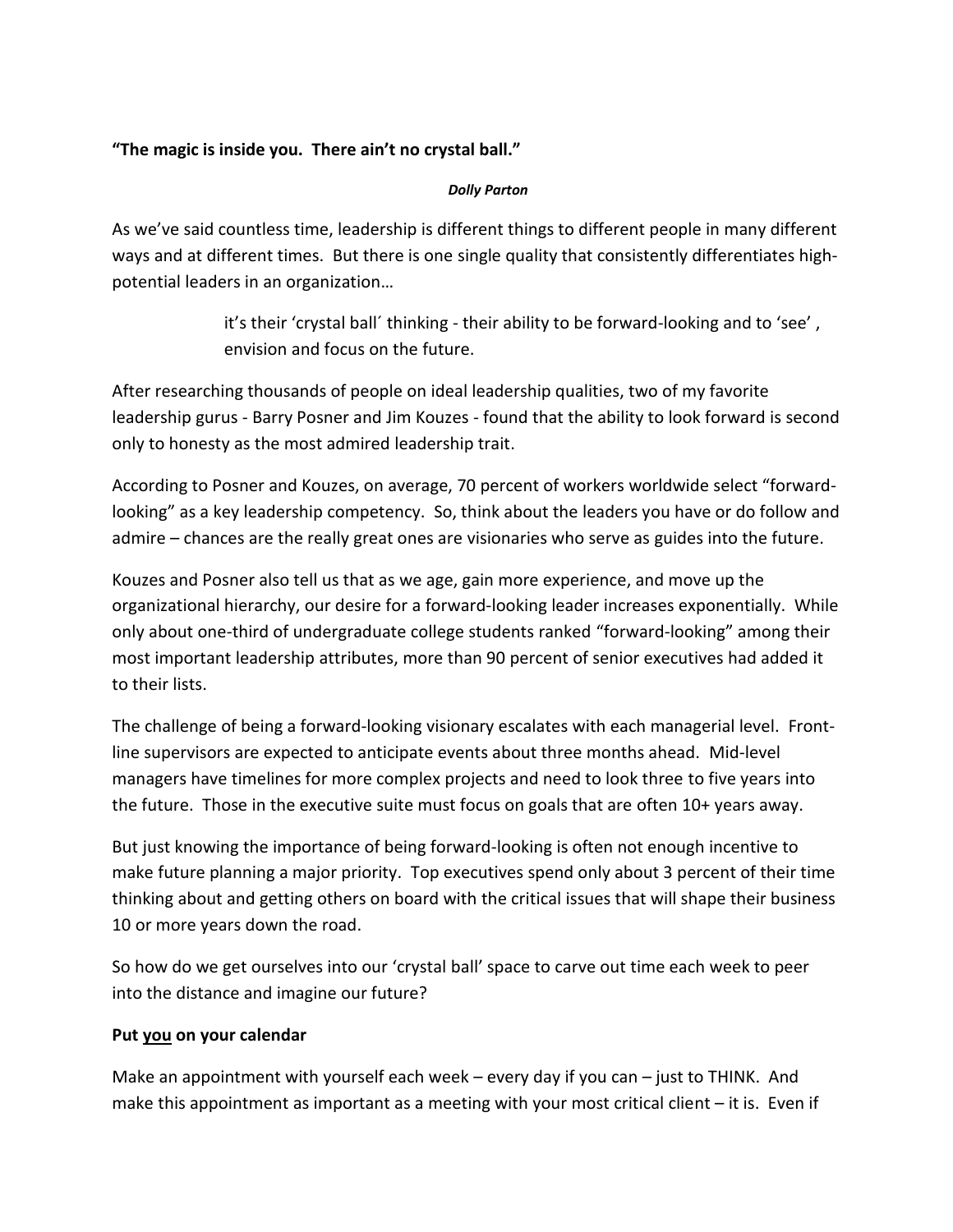it's just 10 minutes, spending this time with YOU on a regular basis will be enough for you to start developing a good *habit of thought* of looking into the future. Use this time to Think and Learn about what's going on in your industry; with current or potential customers; with the future of your products and services; with the development of your people and the sustainability of your organization. Get online or actually sit down and turn the pages ... read a magazine, book or newspaper article!

# Sparking the light in the crystal ball...

So much of the time, we are caught in the vortex of getting IT DONE NOW... so much so that we get so hunkered down on tactics, accomplishing the day-to-day tasks and making the most pragmatic decisions, that we don't realize how this is grinding us down - everyone down - to a point where the big picture fades or gets lost altogether. To be truly effective leaders, we must remember that we can only make a real difference by focusing on the future and helping people see their role in building that future.

People always need to be reminded of why they are doing what they do  $-$  and why it matters. This is way more than just cheer leading and encouraging high-performance; it's about really connecting with people to be sure they are living the goal and the accomplishment why it matters.

### **Build YOUR Crystal Ball**

 $OK$  – so start 'seeing' it – inside, outside and into the future! Expand your vision; hone your leadership skills; turn up the heat on your positive impact. In The Truth About Leadership (Jossey-Bass, 2010), Posner and Kouzes urge leaders to spend time 'in' the future through:

- 1. Insight
- 2. Outsight
- 3. Foresight

### **Insight: Explore Your Past**

Think about where you have been and connect your past experiences and values with your current work and vision. Look for repeating themes in your life  $-$  the recurring messages that become life lessons. Here are some questions to explore:

- What are the recurring themes in your life?
- To which activity and/or topic do you return again and again?
- What story do you tell and retell?